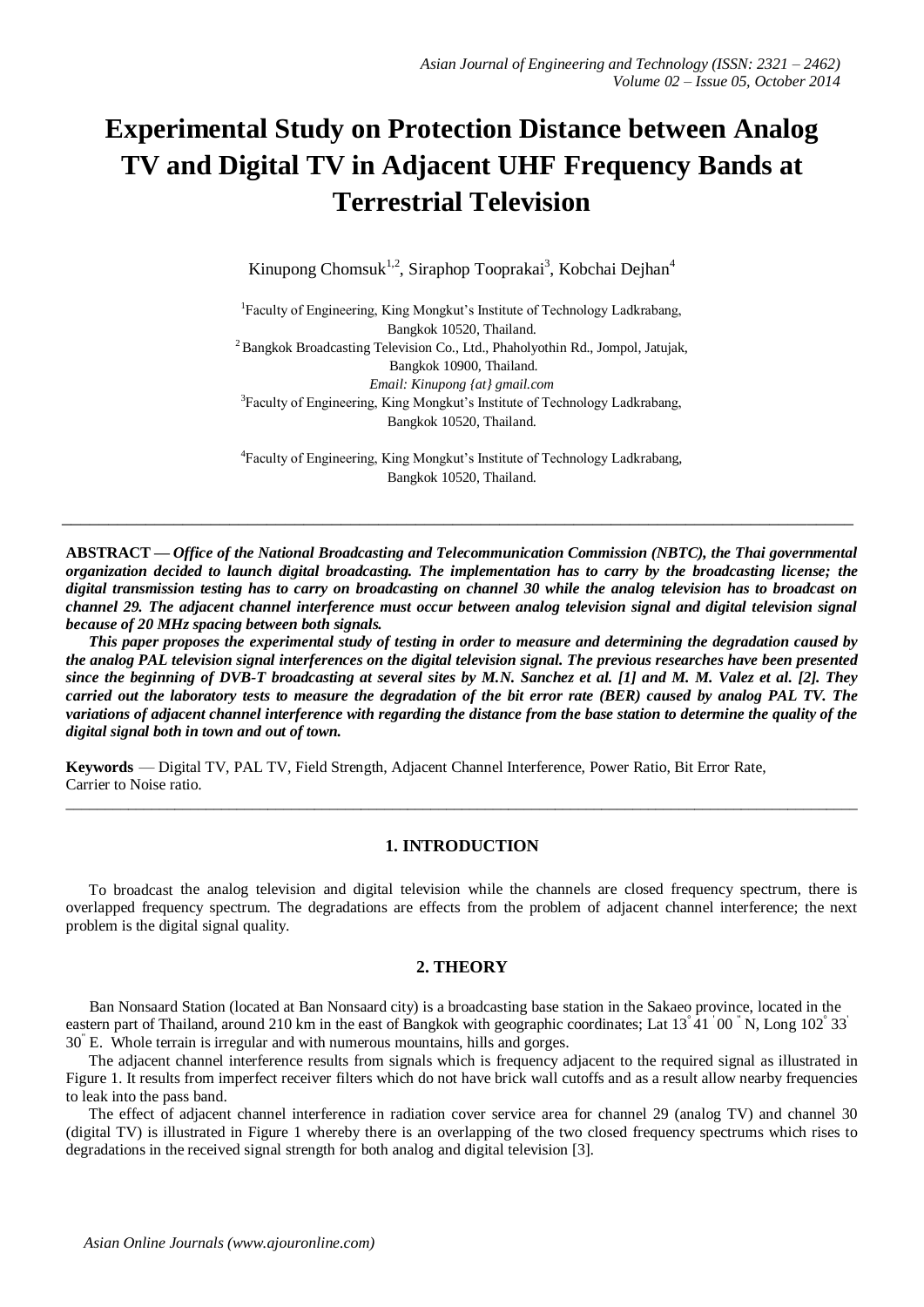

**Figure 1:** Illustration of adjacent channel interference

 The problem of adjacent channel interference (AI) arises from used practical filters for the spectrum of the different channels. Practical filters do not have sharp cutoffs as there is a transition width between the pass-band and the stop-band regions. There is overlapping of the spectrum of the adjacent frequencies, which rises to an additional peak between the center frequencies of the two adjacent frequencies. Figure 2 shows the ideal filter characteristic, |H *(f)*| is the magnitude of adjacent channel frequency.

 General, a guard band is available between the spectrums of the two adjacent frequencies in order to minimize the adjacent channel interference [5]. The overlapping occurs in the guard band, is small and does not contribute much in degrading the received signal strength.



**Figure 2:** Ideal filter response

 However, let the available limited bandwidth for TV broadcasting, the use of guard bands reduces the efficiency of the signal. This portion of spectrum has to be divided into several channels and so much allowance and cannot be guard intervals.

 Some area of Sakaeo downtown has the interference signal due to the poor signal transmission. The research has done since the beginning of DVB-T broadcasting at several towns by refs. [1, 2], they carried out some laboratory tests to measure the degradation of BER caused by an analog PAL TV. This paper aims to study the variation of adjacent channel interference as regarding with the distance from the base station, then to determine whether the poor received digital signal in some area of the town depending on this channel interference. The measurement plan is specified and done in the afternoon of the summer, with temperature is about 35  $\degree$ C or more. The distances are 5, 10 and 15 kilometers (km) from the base station; each point of the measuring test used a half-wave dipole antenna at the height 4 and 6 meters (m) above ground floor.

#### **3. MEASUREMENT SETUP**

DVB-T is approved by European Telecommunications Standards Institute (ETSI) [7, 8], is the most sophisticated and flexible digital terrestrial transmission system available today. It allows digital television service providers to match existing television coverage with a small fraction of the analog transmission power on the digital transmitter. It also extends the scope of Digital Terrestrial Television (DTT) for portable and mobile reception. This standard uses the Coded Orthogonal Frequency Division Multiplexing (COFDM) technique [4], Sakaeo base station has adapted for this standard.

 Measurements for both, PAL for Channel 29 and Digital for Channel 30 were taken from Sakaeo base station (Ban Nonsaard location) over three concentric circles of radii 5, 10 and 15 km from the base station, respectively. A 20 W power is used to transmit the digital signal; a receiving antenna is half-wave dipole model AMC/1 UHF band from Promax is used to capture the signal. As shown in Figure 3, the measurements were arranged by using an hp spectrum analyzer model 8592L and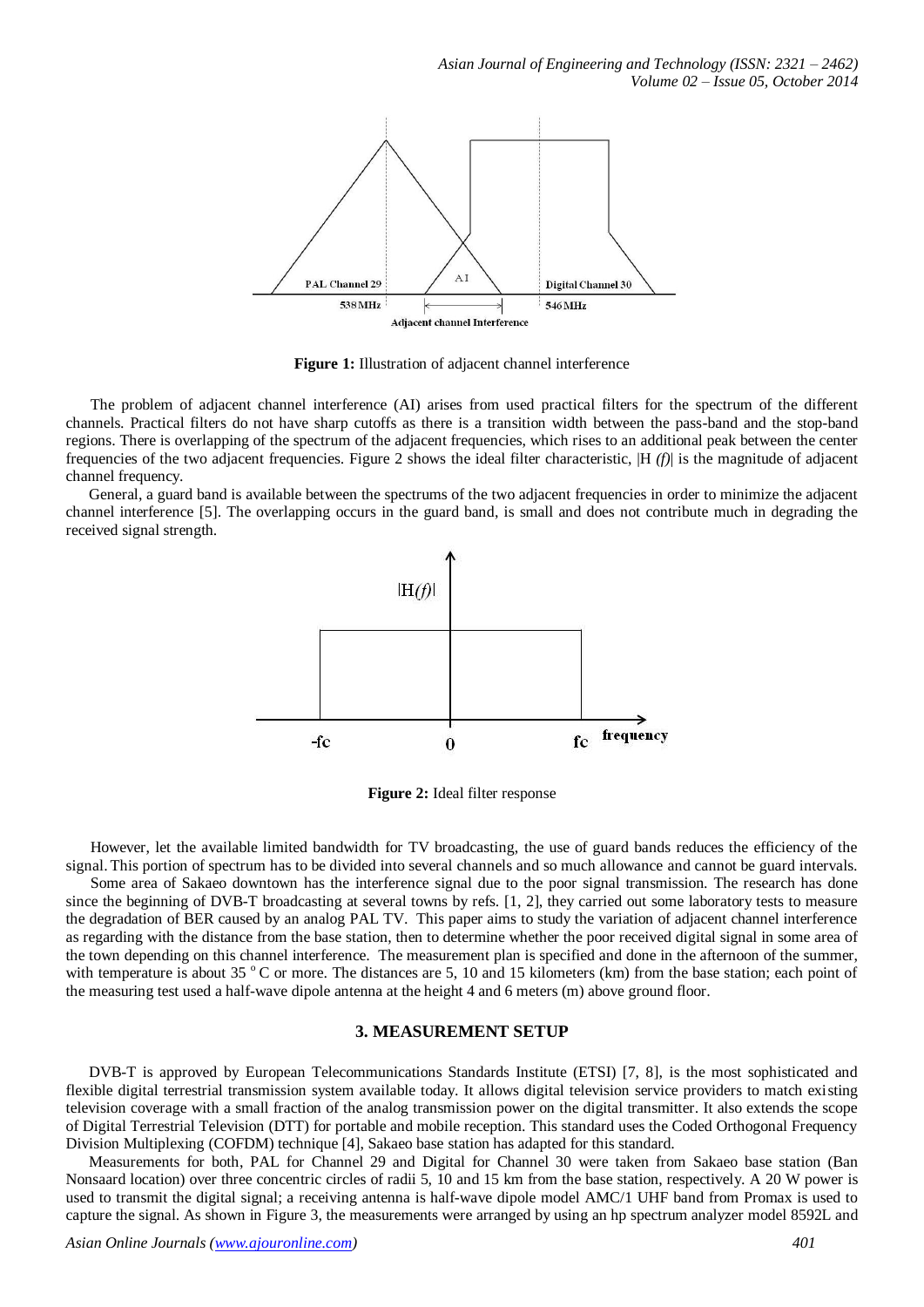a TV Explorer HD+ field strength meter, from Promax signal analyzer is used to measure the BER, the carrier to noise ratio (C/N), the field strength (E) and the carrier to signal interference (CSI). The signal powers for both analog and digital are measured without switching on and off the broadcasting. All used equipments were installed on the measuring vehicle [6].



**Figure 3:** Measurement system block diagram



# **4. METHODOLOGY AND EXPERIMENTAL DETAILS**

**Figure 4:** Map of the radiation area of Sakaeo base station (Ban Nonsaard location).

*Asian Online Journals (www.ajouronline.com) 402* Figure 4 shows the map for the radiation area of Sakaeo base station (Ban Nonsaard location). Measurement locations were divided into three groups, three radiation areas (Ra) concentric circles Ra1, Ra2 and Ra3. The radius represents the horizontal distance between the measured point (receiving antenna) and the transmitter. The radii of Ra1, Ra2 and Ra3 are 5, 10 and 15 km, respectively. Points were selected on the circles as shown in Figure 4 and determined the measuring sites.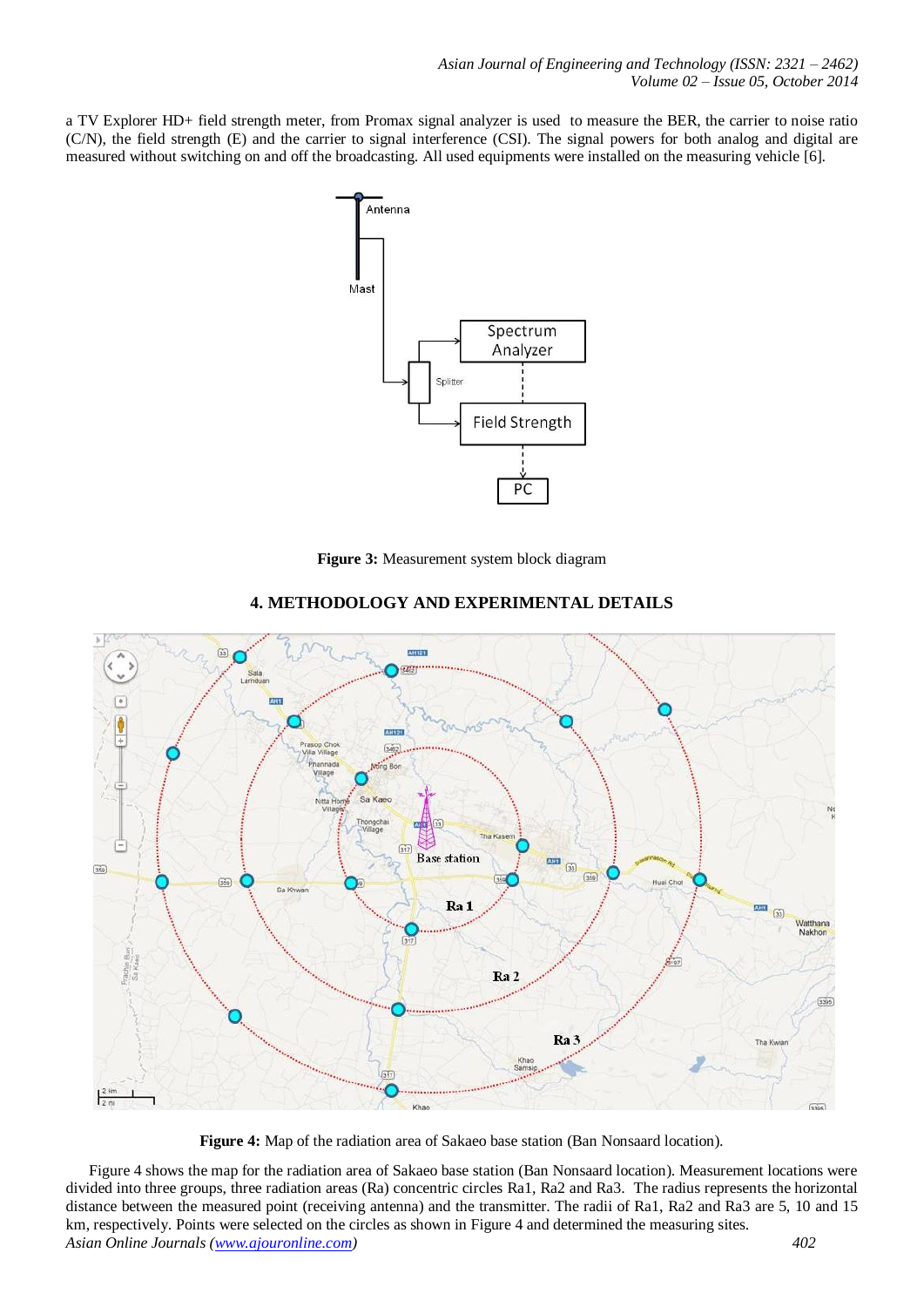The vehicle was stopped at each point and the half-wave dipole antenna from Promax was raised up to the height and was properly oriented towards the transmitter to achieve the maximum signal strength as shown in Figure 5. The measurements were carried out around the relay station, the received signal had been captured by the field strength, and then the BER value, the minimum C/N, CSI were recorded.



**Figure 5:** Measurement system at the vehicle mobile unit

## **5. RESULTS AND DISCUSSIONS**

## *5.1 Power ratio variation with radiation area for Ra1, Ra2 and Ra3*

Power ratio (PR) in dB, is the degradation of received power between digital TV signal ( $P_{rD}$ ) and analog TV signal ( $P_{rA}$ ) and is given as the following formula [9]:

$$
PR(dB) = P_{rD}(dB) - P_{rA}(dB)
$$
\n<sup>(1)</sup>

and

$$
P_{rD} (dB) = E_{rD} (dBV/m) + A_e (dB) - 10log_{10} (120 \pi)
$$
\n(2)

$$
P_{rA} (dB) = E_{rA} (dBV/m) + A_e (dB) - 10log_{10} (120\pi)
$$
\n(3)

Where

 $E<sub>rD</sub>$  is the field strength of the digital signal for channel 30 (546 MHz) at the receiving antenna.

 $E<sub>rA</sub>$  is the field strength of the analog signal for channel 29 (538 MHz) at the receiving antenna.

 $A_e$  is the effective antenna aperture and the constant  $120\pi$  is the intrinsic impedance of free space in ohms.

Substitute (2) and (3) in (1), the power ratio (PR) can be obtained as follows and the values as shown in Table 1:

$$
PR(dB) = E_{rD}(dBV/m) - E_{rA}(dBV/m) \tag{4.0}
$$

*Asian Online Journals (www.ajouronline.com)*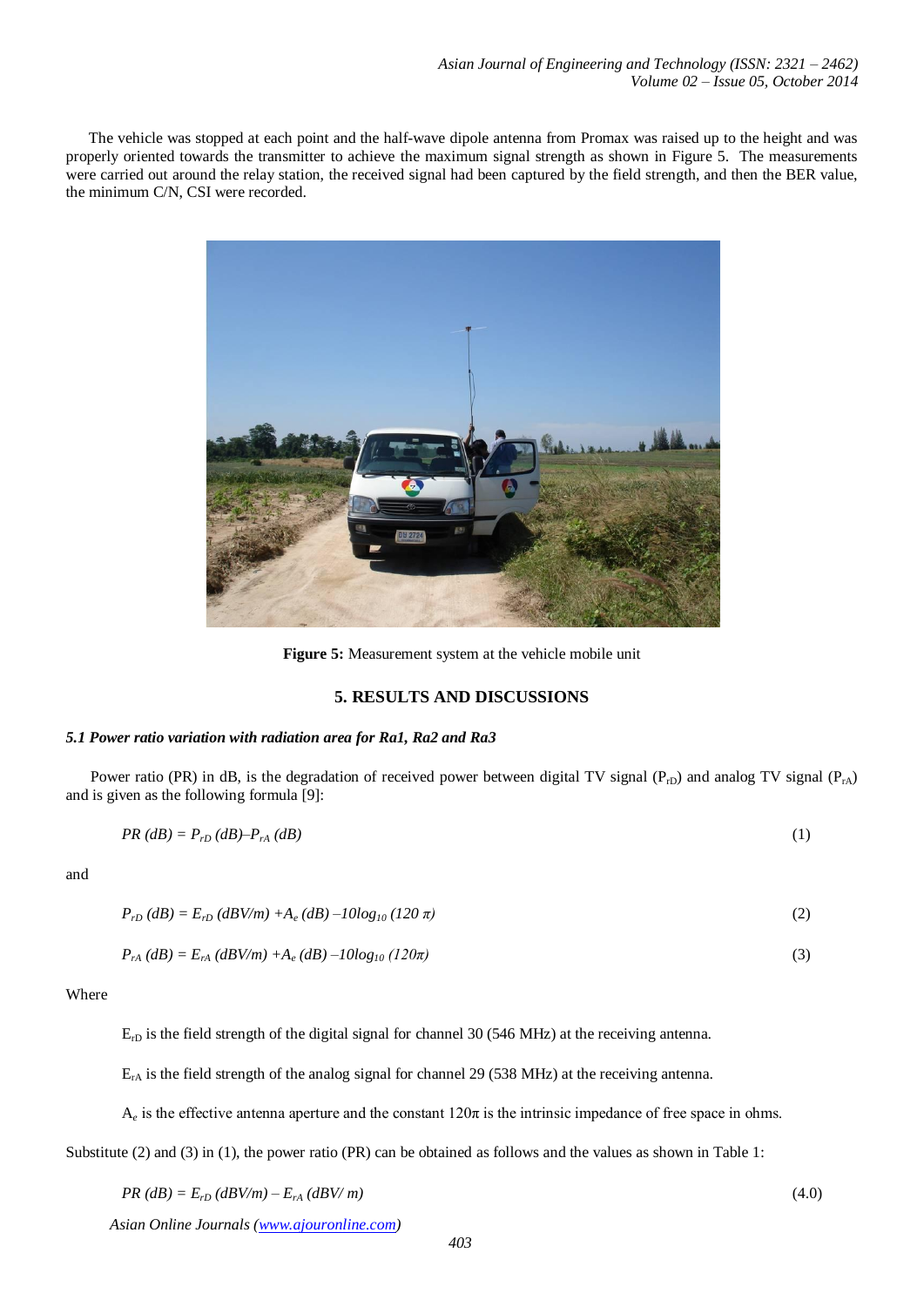$$
PR(dB) = E_{rD}(dB\mu V/m) - E_{rA}(dB\mu V/m) \tag{4.1}
$$

#### Where

$$
E(dBV/m) = E(dB\mu V/m) - 120\tag{5}
$$



**Figure 6:** Variation of power ratio for dataset Ra 1

 The graph for Ra1 in Figure 6 shows more negative values rather than positive values of power ratio. It shows that the received signal for analog TV is better than the received signal for digital TV by a mean value of -4.5 dB (Table 2).

 The degradation in the digital signal may be explained by the fact that a PAL channel (channel 29) is adjacent with respect to the digital channel 30. According to RCC-04 [9], the recommended protection ratio can be obtained from ITU-R BT 1368-2 [10] in 2000 or from CEPT [11]. The frequency difference (∆f) is the vision carrier of the analog television signal (538 MHz) minus the center frequency of the digital TV signal (546 MHz) in MHz and is equal to 8 MHz. It corresponds to a protection ratio of -11 dB from the ITU table of protection ratios (dB) for a digital TV signal interfered by a PAL TV signal [11].

 Figure 6, in practical all PR at the measuring points around the base station at distance of 5 km is different; it indicates there is channel interference. Most measuring points satisfy the lower adjacent protection ratio (LAPR) recommended by ITU-R. However, at three measuring points (P 7, P 15 and P 16) of Ra 1, the LAPR was not met; the values of PR are lower than the recommended ITU-R value of -11 dB.

 The obtained results refer to the 4 m antenna height. However, the better signals can be received due to the path loss reduction depending on the reduction in multipath effects while increasing the antenna height to be 6 m. The interference level remains unchanged as shown in Figure 6 which is clearly shown by the calculated value of the mean interference level of -5.5 dB and a standard deviation of 6.5 dB, approximately as same as the obtained values for the 4 m antenna height. The presence of the lower adjacent channel interference (LACI) persists while raising the antenna height to be 6m, but PR does not depend upon the antenna height. This experiment shows there are interferences at measuring points P 7, P 12 and P 14 of Ra 1 since the PR values are less than -11 dB, specified in [10].

 Table 1 shows the results of the power ratio between analog and digital TV at 5, 10 and 15 km from the base station. Figure 7 shows the plot of the variation of PR at a distance of 10 km around the transmitter. The increasing of distance from the base station reflects the increasing of path loss which is proportional to the distance from the base station. Thus, the signals of lower power are expected to be received. However, the measurements and calculations show the overlapping area not depending on the distance from base station. The adjacent channel interference for a distance of 10 km from the base station which depends on the overlapping is expected to be approximately same as distance of 5 km. It is clearly shown in Figure 7 for both 4 m and 6m antenna heights which provide the mean values and standard deviations approximately the same values in Table 2 that obtained from Figure 6. Most values of PR satisfy the recommended ITU-R LAPR of -11 dB. Three locations at Ra 2 (P 5, P 7 and P 8) suffer from LACI at the 4 m antenna height and four points at Ra 2 (P 2, P 3, P 7 and P 8) suffer the same while raising the antenna height to be 6 m. It should be noted the locations P 7 and P 8 are the most affected the building in the downtown.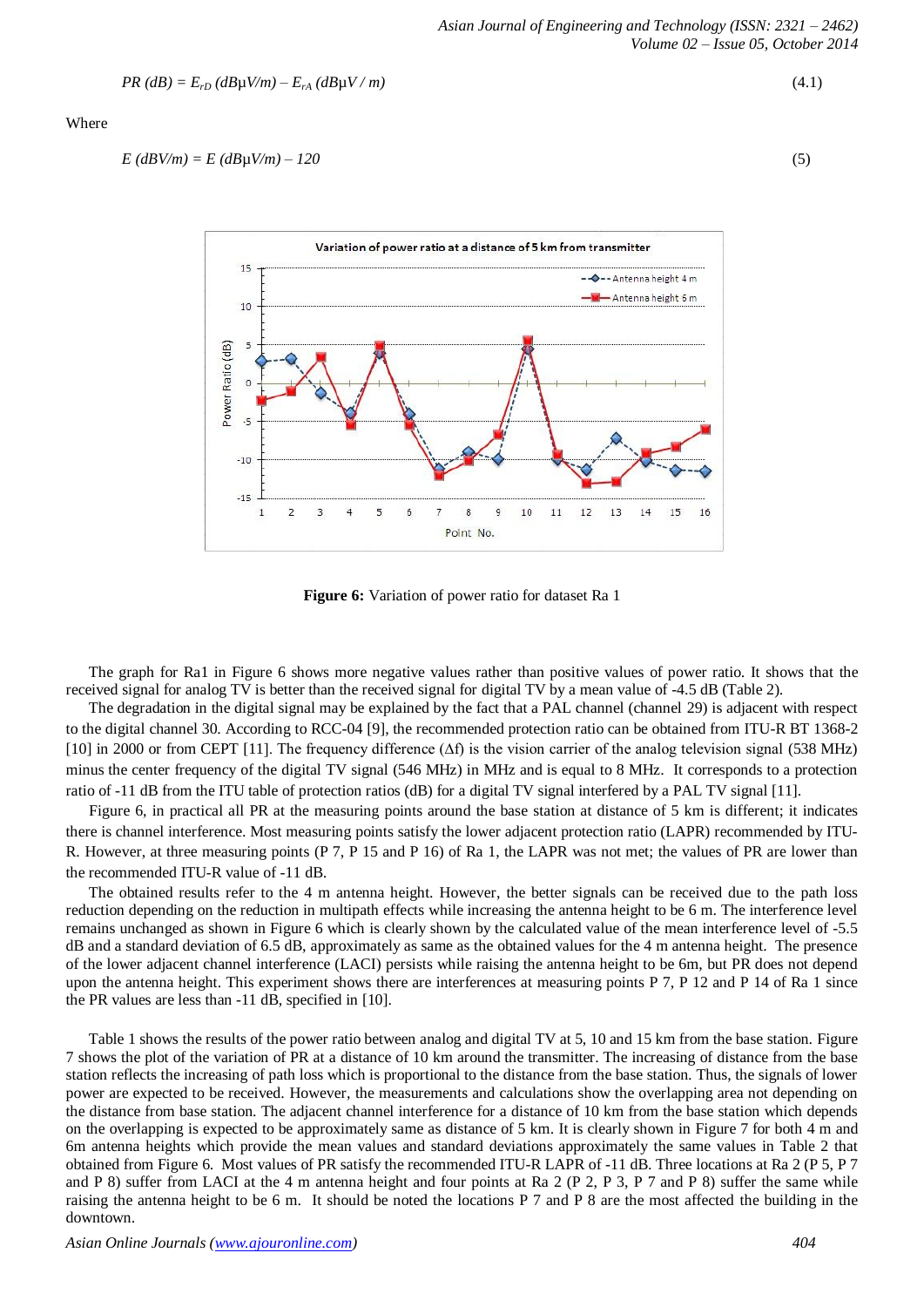|                    | Antenna Height (m)      | Level Difference (dB) |                                                                                                                                         |                  |  |
|--------------------|-------------------------|-----------------------|-----------------------------------------------------------------------------------------------------------------------------------------|------------------|--|
| Point No.          |                         | Ra 1                  | Ra <sub>2</sub>                                                                                                                         | Ra 3             |  |
| $\mathbf{P}$ 1     | $\overline{\mathbf{4}}$ | 2.9                   | 8.6                                                                                                                                     | 3.5              |  |
|                    | $\overline{6}$          | $-2.3$                | 9.7                                                                                                                                     | 2.9              |  |
|                    | $\overline{\mathbf{4}}$ | 3.2                   | $-7.9$                                                                                                                                  | 1.7              |  |
| $\mathbf{P}\,2$    | 6                       | $-1.1$                | $-12.9$                                                                                                                                 | $1.1\,$          |  |
|                    | $\overline{\mathbf{4}}$ | $-1.3$                | $-7.9$                                                                                                                                  | $-12.9$          |  |
| $P_3$              | $\epsilon$              | 3.4                   | $-11.8$                                                                                                                                 | $-13.1$          |  |
|                    | $\overline{4}$          | $-3.9$                | $-5.3$                                                                                                                                  | 8.9              |  |
| $\mathbf{P}\,4$    | $\sqrt{6}$              | $-5.5$                | $-8.1$                                                                                                                                  | $10.0\,$         |  |
|                    | $\overline{4}$          | 4.0                   | $-17.5$                                                                                                                                 | $-8.7$           |  |
| P <sub>5</sub>     | $\sqrt{6}$              | 4.9                   | $-20.1$                                                                                                                                 | $-7.7$           |  |
|                    | $\overline{4}$          | $-4.0$                | $-5.8$                                                                                                                                  | $-12.4$          |  |
| ${\bf P}$ 6        | $\sqrt{6}$              | $-5.5$                | $-9.8$                                                                                                                                  | $-11.2$          |  |
|                    | $\overline{4}$          | $-11.1$               | $-29.4$                                                                                                                                 | $-7.5$           |  |
| $\, {\bf P}$ 7     | $\sqrt{6}$              | $-12.1$               | $-31.0$                                                                                                                                 | $-6.9$           |  |
|                    | $\overline{4}$          | $-8.9$                | $-30.7$                                                                                                                                 | 6.5              |  |
| $\,$ P $\,$ 8 $\,$ | $\sqrt{6}$              | $-10.1$               | $-29.7$                                                                                                                                 | 7.9              |  |
|                    | $\overline{4}$          | $-9.9$                |                                                                                                                                         | 15               |  |
| P 9                | $\sqrt{6}$              | $-6.8$                | $-6.3$                                                                                                                                  | 16.7             |  |
|                    | $\overline{\mathbf{4}}$ | $4.5\,$               | $-8.9$                                                                                                                                  | 9.5              |  |
| $\mathbf{P}$ 10    | 6                       | $\overline{5.5}$      | $-9.7$                                                                                                                                  | 11.9             |  |
|                    | $\overline{4}$          | $-9.9$                | $-2.6$                                                                                                                                  | $-9.8$           |  |
| P 11               | $\sqrt{6}$              | $-9.4$                | $-1.6$                                                                                                                                  | $-11.1$          |  |
|                    | $\overline{4}$          | $-11.2$               |                                                                                                                                         | $-3.8$           |  |
| P 12               | $\epsilon$              | $-13.1$               | $-5.6$                                                                                                                                  | $-4.5$           |  |
|                    | $\overline{4}$          | $-7.1$                | $-3.1$<br>$-2.1$<br>$-6.5$<br>$-1.7$<br>$-1.6$<br>1.7<br>9.8<br>3.9<br>$-7.3$<br>$-11.4$<br>${\rm No}$<br>${\bf No}$<br>$\overline{No}$ | $0.6\,$          |  |
| P 13               | $\epsilon$              | $-12.9$               |                                                                                                                                         | 1.9              |  |
|                    | $\overline{4}$          | $-10.1$               |                                                                                                                                         | $-7.8$           |  |
| $\mathbf{P}$ 14    | 6                       | $-9.2$                |                                                                                                                                         | $-5.9$           |  |
|                    | $\overline{4}$          | $-11.3$               |                                                                                                                                         | 12.8             |  |
| P 15               | $\overline{6}$          | $-8.4$                |                                                                                                                                         | 10.7             |  |
|                    | $\overline{4}$          | $-11.5$               |                                                                                                                                         | 5.2              |  |
| P 16               | $\sqrt{6}$              | $-6.0$                |                                                                                                                                         | $\overline{8.1}$ |  |
|                    | $\overline{4}$          | $\rm No$              |                                                                                                                                         | 15.5             |  |
| P 17               | $\sqrt{6}$              | ${\rm No}$            |                                                                                                                                         | 13.8             |  |
|                    | $\overline{\mathbf{4}}$ | $\overline{No}$       |                                                                                                                                         | $-6.5$           |  |
| P 18               | $\sqrt{6}$              | ${\rm No}$            | ${\rm No}$                                                                                                                              | $-5.5$           |  |
|                    |                         |                       |                                                                                                                                         |                  |  |

**Table 1:** Power ratio between analog and digital TV at a distance of 5, 10, 15 km from the base station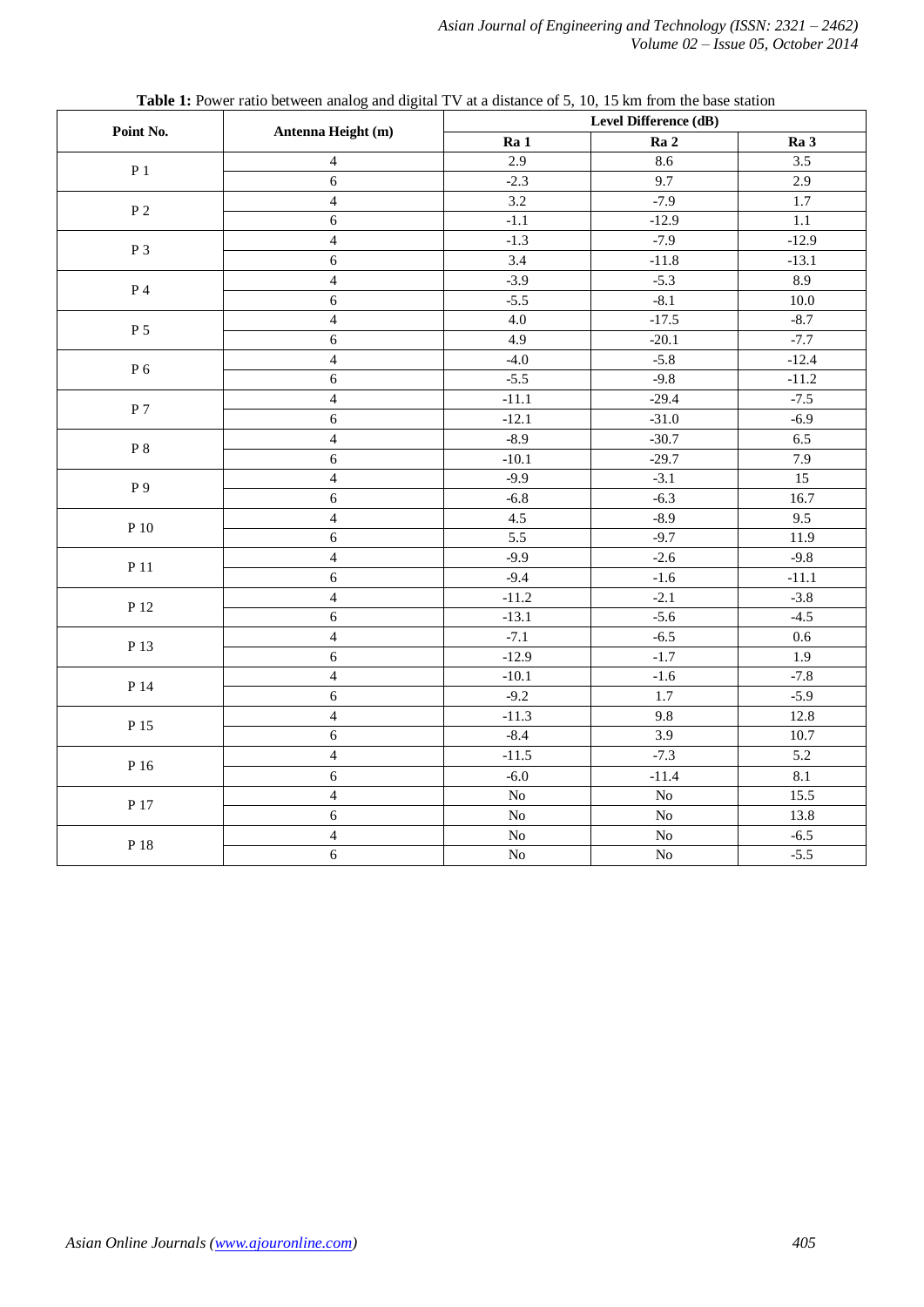

**Figure 7:** Variation of power ratio for dataset Ra 2



**Figure 8:** Variation of power ratio for dataset Ra 3

| <b>Table 2.</b> Comparison of power ratio for the three distances $\varphi$ , To, To Kin |         |         |                 |       |                           |                           |  |  |
|------------------------------------------------------------------------------------------|---------|---------|-----------------|-------|---------------------------|---------------------------|--|--|
|                                                                                          | Ra 1    |         | Ra <sub>2</sub> |       | Ra 3                      |                           |  |  |
|                                                                                          | 4 m     | 6 m     | 4 m             | 6 m   | 4 m                       | 6 m                       |  |  |
| Std. dev.                                                                                | 6.14    | 6.49    | . د ،           | 7.70  | $\overline{H}$<br>ن ، ، ، | '.14                      |  |  |
| Mean                                                                                     | $-4.51$ | $-5.56$ | $-3.66$         | -4.14 | $-1.76$                   | $\overline{a}$<br>$-1.5.$ |  |  |

| <b>Table 2:</b> Comparison of power ratio for the three distances (5, 10, 15 km) |  |  |  |
|----------------------------------------------------------------------------------|--|--|--|
|----------------------------------------------------------------------------------|--|--|--|

 Table 2 shows the comparison of power ratio at 5, 10, 15 km. The obtained results are plotted in Figure 8 for a distance of 15 km, it proves that the area of adjacent channel interference or AI due to the overlapping of the two spectrums remains constant and does not depend on the distance from the base station. Two measuring points at Ra3 (P 3 and P 6) for both 4 m and 6 m antenna heights have lower PR than recommended in [10].